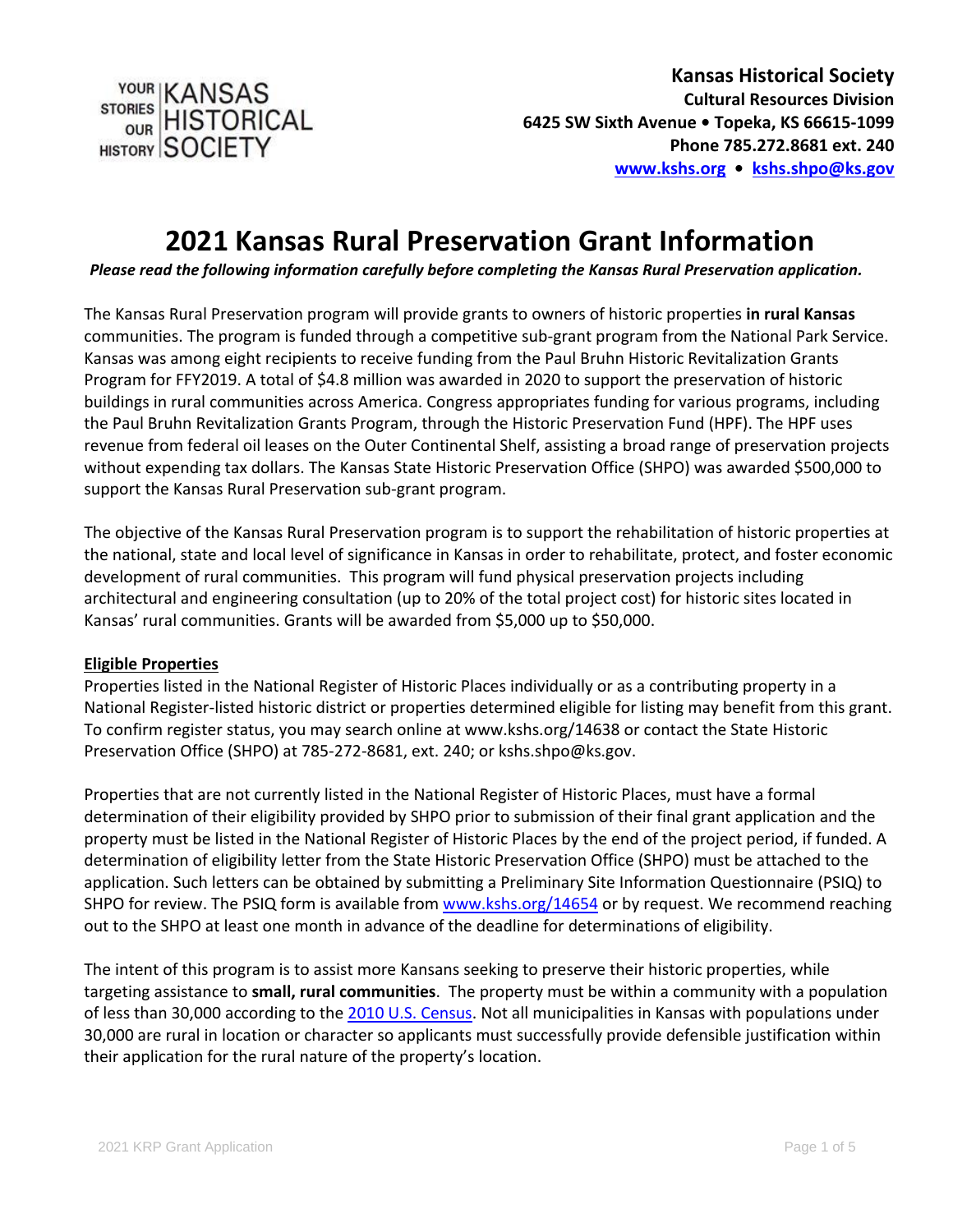## **Eligible Applicants**

The grant applicant must be the legal owner of the property and must provide proof of ownership with the application. If the property has more than one owner, the application must include proof of agreement by all parties to apply. Property owners may not be the State or Federal Governments.

### **Eligible Activities**

All work that is undertaken during the grant period must conform to the Secretary of the Interior's *Standards and Guidelines for Archeology and Historic Preservation*. These are referred to as the Secretary of the Interior's Standards throughout this text. The Standards are a set of guidelines used to determine whether an activity will protect the historic quality of a structure. A copy may be obtained from the SHPO or online at [https://www.nps.gov/tps/standards/four-treatments.htm.](https://www.nps.gov/tps/standards/four-treatments.htm) Any project funded through this program must include a final product at completion that matches the detailed line-item budget outlined in the application, refined in the grant agreement, and approved by SHPO staff before contracts are signed. Eligible activities include architectural and/or engineering services required to produce a final plan or scope for physical work.

#### **The following types of preservation activities are eligible for funding through this grants program:**

- 1. **Rehabilitation:** The act of making a property usable through repair, alterations, or additions while preserving those portions or features which convey its historical, cultural, or architectural values. Example: the upgrading of mechanical systems, kitchens and bathrooms.
- 2. **Restoration:** The act or process of accurately depicting the form, features, and character of a property as it appeared at a particular period. This may be accomplished by removing features from other periods of history or by reconstructing missing features from the chosen historic period. For all restoration projects, sufficient documentation must be provided to establish the form and detail of the property or features that existed at the time to which it is being restored. Example: restoration of a missing bell tower or decorative trim.
- 3. **Preservation:** Includes those activities necessary to sustain the existing form, integrity, and materials of a historic property. Preservation activities are intended to maintain and repair historic materials and features as they now exist, rather than replace them with new materials or extensive new construction. Preservation activities frequently are directed toward halting deterioration of a site or in maintaining existing materials. Example: repairing wooden windows or replacing a deteriorated roof.

#### **Ineligible Activities**

The following activities and expenses are not eligible for funding under this program. The list does not include all ineligible activities but indicates the types of activities and expenses that will not be considered for funding.

- 1. Acquisition of real or personal property.
- 2. Additions to a historic building or to the surrounding property.
- 3. Major reconstructions. For example, reconstruction of a whole building or addition from photographs with new materials on an existing foundation.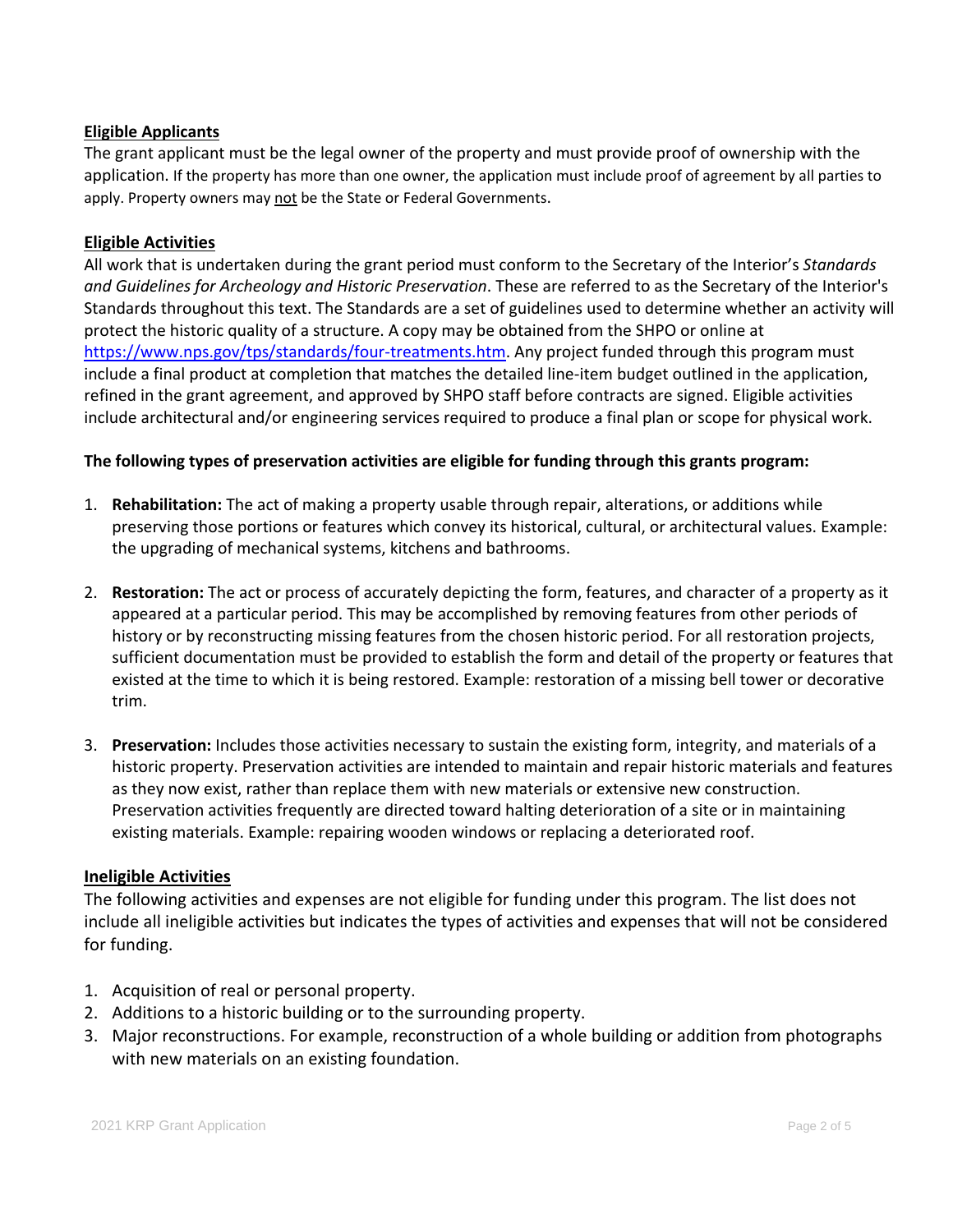- 4. Archeological research projects, including archeological site excavations, unless directly related to the physical preservation of a site.
- 5. Grant administration expenses or other indirect costs.
- 6. Equipment purchases, except items that are directly related to the building operation and specifically approved by the KSHS.
- 7. Costs incurred before the project starting date or after the project completion date.
- 8. Costs over the approved project budget.
- 9. Costs for work not included in the scope of work established in the project agreement.
- 10. Work not in compliance with the Secretary of the Interior's *Standards*.
- 11. Damage judgments arising from construction or equipping of a facility, whether determined by judicial process, arbitration, negotiation, or otherwise.
- 12. Fundraising, including grant application preparation.
- 13. Lobbying.
- 14. Costs for general maintenance or utilities.
- 15. Construction of auxiliary structures or site work not directly related to the preservation of the historic property.
- 16. Interpretive exhibits or displays.
- 17. Demolition unless necessary for repair or preservation of the historic property (i.e. removing roofing to inspect and repair underlayment). Costs for such necessary demolition must be rolled into the budget line item for that work item (i.e. replacement of the roof) and repair work must be complete before the costs are reimbursed through the grant.
- 18. Relocation of structures, buildings, or objects.

#### **Matching Funds**

The grant reimburses 90 percent (90%) of eligible project activity costs up to the award amount. Grant recipients shall provide 10 percent (10%) of the cost of eligible project activities as match. In-kind services, donated materials, donated services, and indirect costs are not accepted as a matching share. **The cash match** *must* **be available and reserved for the project no later than the March application deadline and proof of match must be included with the application.** Please note that the applicant's cash match is eligible for rehabilitation tax credits if that amount exceeds \$5,000.

#### **Reimbursement**

The Kansas Rural Preservation grant program is a reimbursement grant. The grant recipient shall pay, in full, all costs of the project as they become due and payable. Progress payments or monthly billings for a percentage of the completed project *are not reimbursable* under this program. Due to processing costs, the minimum reimbursement request is \$5,000. This should be taken into consideration when calculating the cash flow for the project and itemizing the project budget. A 10 percent (10%) retainage of the grant award will be withheld from each reimbursement pending satisfactory completion of all work. The retainage will be reimbursed upon receipt of a completion report and supporting documentation.

All work must be complete, and all reimbursements paid out by the end date of the grant period mandated by the signed grant agreement. End dates must be no later than summer 2023.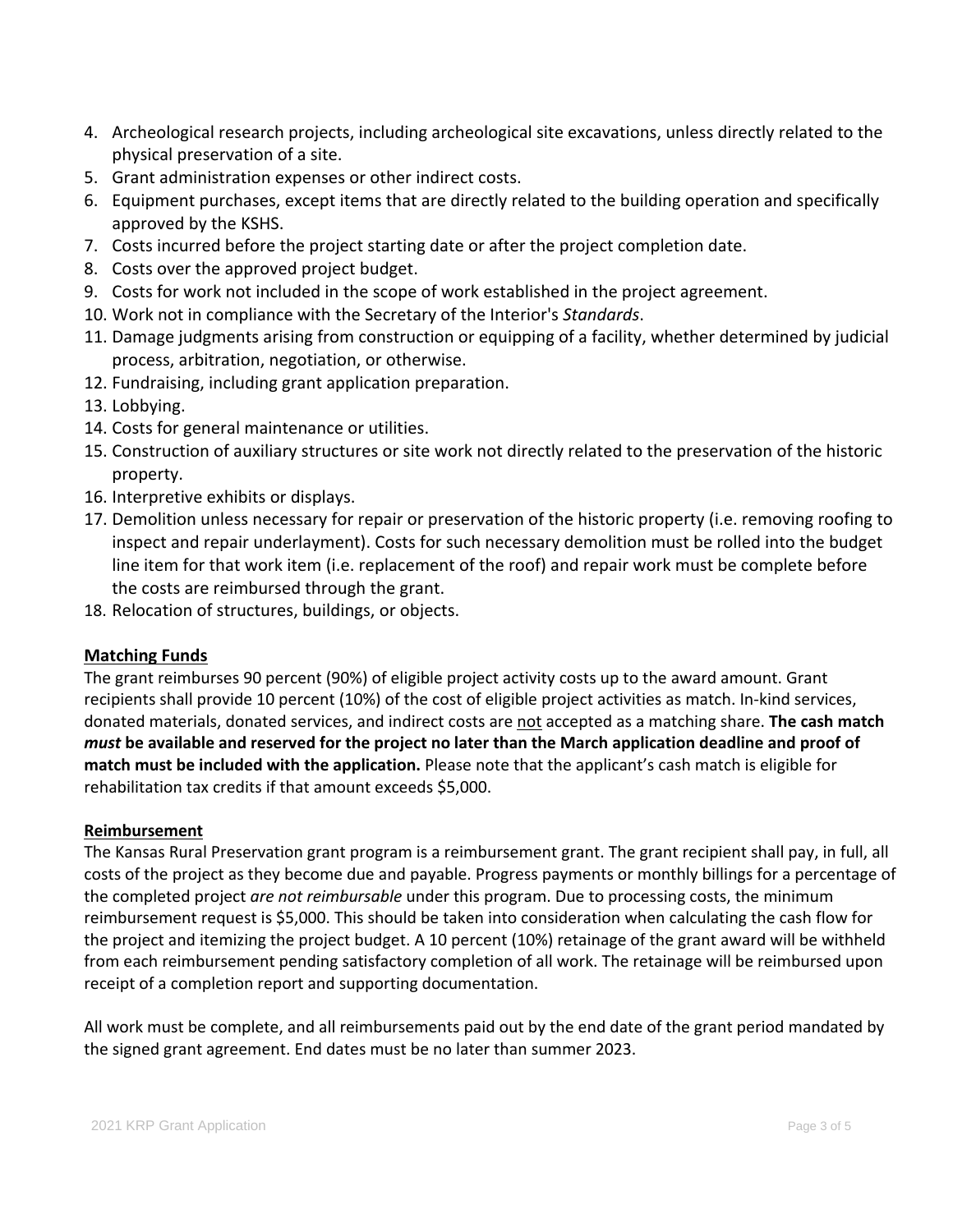## **Final Applications**

The deadline for completed applications is **March 1, 2021**. Final applications must be received by midnight on March 1, 2021 through the online Submittable platform at [https://kshs.submittable.com/submit.](https://kshs.submittable.com/submit)

## **Evaluation**

A grant review committee will evaluate all final applications. The committee will be selected primarily from the Kansas Historic Sites Board of Review. This is the same governor-appointed board that evaluates properties proposed for nomination to the National Register of Historic Places. Each application will be rated to determine if it has adequately addressed the questions outlined in the application instructions below.

The application is evaluated in the categories of **project description**, **organizational** and **professional ability** of the applicant, **need and urgency**, **community impact and rural justification**, and **budget**. The committee will also evaluate the **overall** application. SHPO staff will conduct a **risk assessment** based on information provided and will advise the grant committee of any concerns.

The grant committee must feel confident that the project applicant has proposed a feasible project, that the applicant's organization has the personnel and financial means needed to implement the project, and that the project is likely to have a positive long-term impact on preservation, either on a state-wide or local level. The committee will also evaluate the budget to be certain it is both reasonable and sufficient for the work proposed. You are encouraged to be very clear in your answers to ensure that the committee will fully understand the nature of your proposed project.

A public meeting will be held on **May 8, 2021, at 9 am** at the Kansas Historical Society at the Historic Sites Board of Review quarterly meeting, where final awards will be announced.

Each application will be awarded scores within five categories. The maximum points that can be awarded to any one category are listed below.

| Project need and urgency                 | 25    |
|------------------------------------------|-------|
| Community impact and rural justification | 30    |
| Measuring the success of the project     | 20    |
| Applicant organization and personnel     | 10    |
| Budget, Schedule, and Scope              | 15    |
| Overall application                      |       |
| Tota'                                    | 1 N N |

## **Funding Priorities**

The Kansas Rural Preservation grant is a sub-grant from the National Park Service's Paul Bruhn Historic Revitalization Grants Program. The focus of this program is to "enable the rehabilitation of historic properties and rehabilitation, protect, and foster economic development of rural communities." While all properties listed on the National Register of Historic Places individually or as a contributor to a National Register-listed historic district, or determined eligible for listing in a community under 30,000 are eligible to apply, priority will be given to applicants that provide defensible justification for how their project and